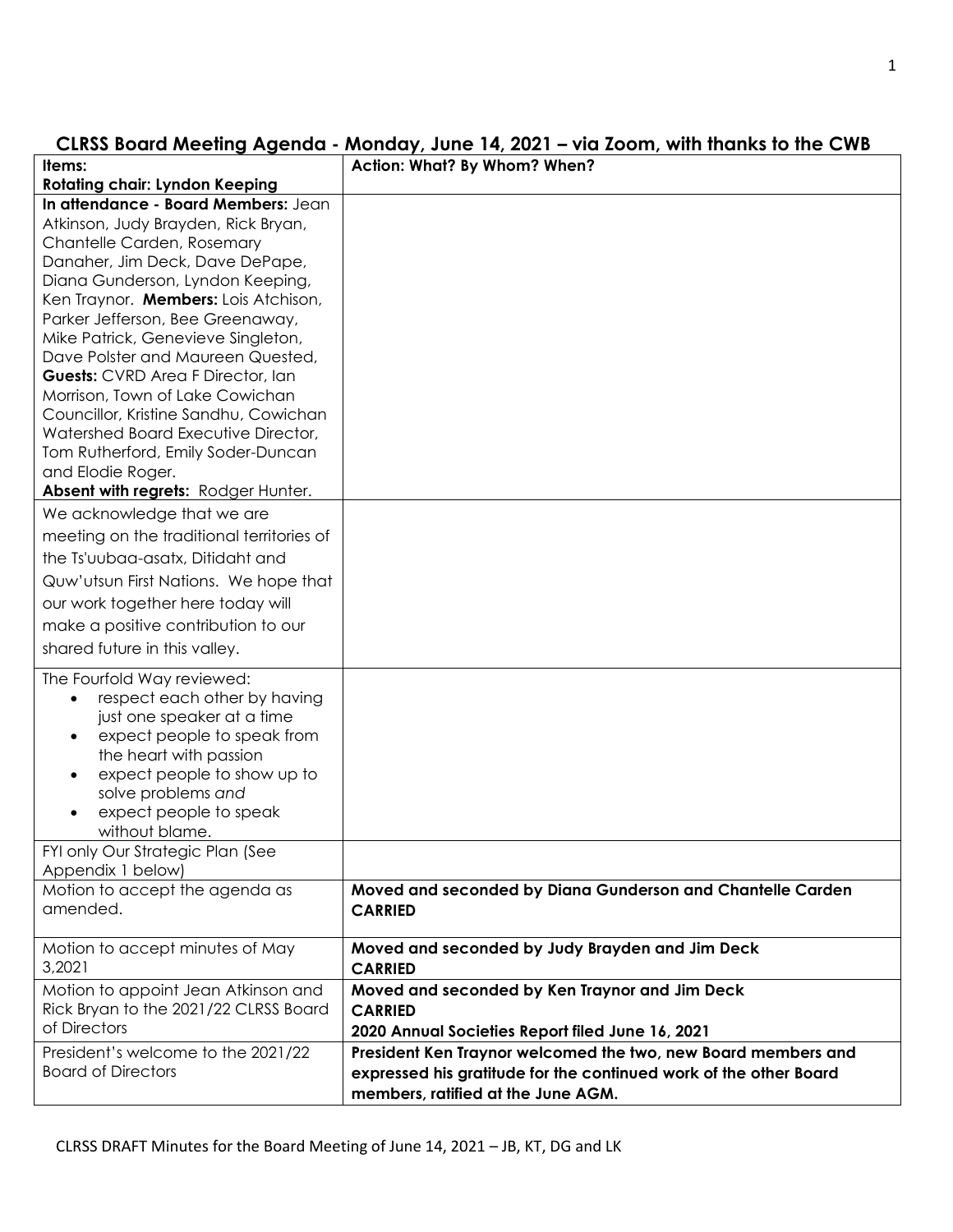| <b>Special Presentations</b>                                                                                                         | Jean Atkinson and Judy Brayden presented long time environmental<br>stewards, Dave Polster and Genevieve Singleton, with Honorary Lifetime<br>memberships in CLRSS. Rosemary Danaher presented each with tokens<br>of our appreciation for their invaluable contribution to CLRSS.                                                                                                                                                                                                                                                                                                                                                                                                                                                                                                                                                                                                                                                                                                                                                                                     |
|--------------------------------------------------------------------------------------------------------------------------------------|------------------------------------------------------------------------------------------------------------------------------------------------------------------------------------------------------------------------------------------------------------------------------------------------------------------------------------------------------------------------------------------------------------------------------------------------------------------------------------------------------------------------------------------------------------------------------------------------------------------------------------------------------------------------------------------------------------------------------------------------------------------------------------------------------------------------------------------------------------------------------------------------------------------------------------------------------------------------------------------------------------------------------------------------------------------------|
| Treasurer's report: Lyndon Keeping<br>(See Appendix 2 below)                                                                         | Moved and seconded by Lyndon Keeping and Judy Brayden that the<br>Treasurer's report be accepted as printed. CARRIED                                                                                                                                                                                                                                                                                                                                                                                                                                                                                                                                                                                                                                                                                                                                                                                                                                                                                                                                                   |
|                                                                                                                                      | The secretary will send the finalized Board info list to Lyndon Keeping so<br>that he can arrange changes to signing authority. This year's<br>signatories will be: Ken Traynor, Lyndon Keeping, Jim Deck and Judy<br><b>Brayden</b>                                                                                                                                                                                                                                                                                                                                                                                                                                                                                                                                                                                                                                                                                                                                                                                                                                   |
| Guest remarks from Town of Lake<br>Cowichan Councillor                                                                               | <b>Councillor Sandhu reported that:</b><br>1.) On the Prospect Road river access scheme, the ToLC has decided<br>to table this access idea until next year, while monitoring and<br>evaluating the tubing situation this year.<br>2.) The TOLC Councillors appreciated the thorough and well<br>considered Educational Centre presentation that President, Ken Traynor<br>and Board member, Dave DePape, had made to the recent May 18,<br>Parks Committee meeting. Kristine Sandhu will report back to us after<br>the July 1, ToLC Council meeting.<br>3.) Centennial Field will open next week.<br>4.) Infrastructure painting has been completed. Sidewalk repair as well<br>as fencing at Stone Park are now slated for completion.<br>5.) The 40 - 60 vehicle, overflow parking area now located on Point<br>Ideal Road has been completed. Jakes at the Lake and The Tube<br>Shack have leased this property from the ToLC for this season.<br>6.) Saywell Park and several of the downtown streets will be designated<br>as 2-hour parking only for this year. |
| Guest remarks from CVRD Area F<br><b>Director</b>                                                                                    | <b>Director Morrison reported that:</b><br>1.) He was pleased to comment positively on the flow levels that we are<br>experiencing this year.<br>2.) He was saddened to report that a large fir has been taken down in<br>Honeymoon Bay. This was removed on private property and was done<br>within the law. He commented on the number of large trees that used<br>to live within the town.<br>3.) Camp Imadene has been granted a temporary use permit (TUP) for<br>up to 18 group camp events over the next three years. Discussion<br>ensued about the wisdom of CLRSS providing some educational<br>programs for the camp participants. Consensus was not reached on<br>this notion. No action at this time.<br>(Include New Business item 2 in above)                                                                                                                                                                                                                                                                                                           |
| Correspondence: Included below in<br>agenda items.                                                                                   |                                                                                                                                                                                                                                                                                                                                                                                                                                                                                                                                                                                                                                                                                                                                                                                                                                                                                                                                                                                                                                                                        |
| Business Arising from the Minutes and<br>Written Reports:<br>1. BCCF Request re added CSSP work<br>and CSSP report from Elodie Roger | 1.) Ken Traynor moved, and Judy Brayden seconded that CLRSS<br>collaborate with the BCCF in the CSSP project this summer. CARRIED                                                                                                                                                                                                                                                                                                                                                                                                                                                                                                                                                                                                                                                                                                                                                                                                                                                                                                                                      |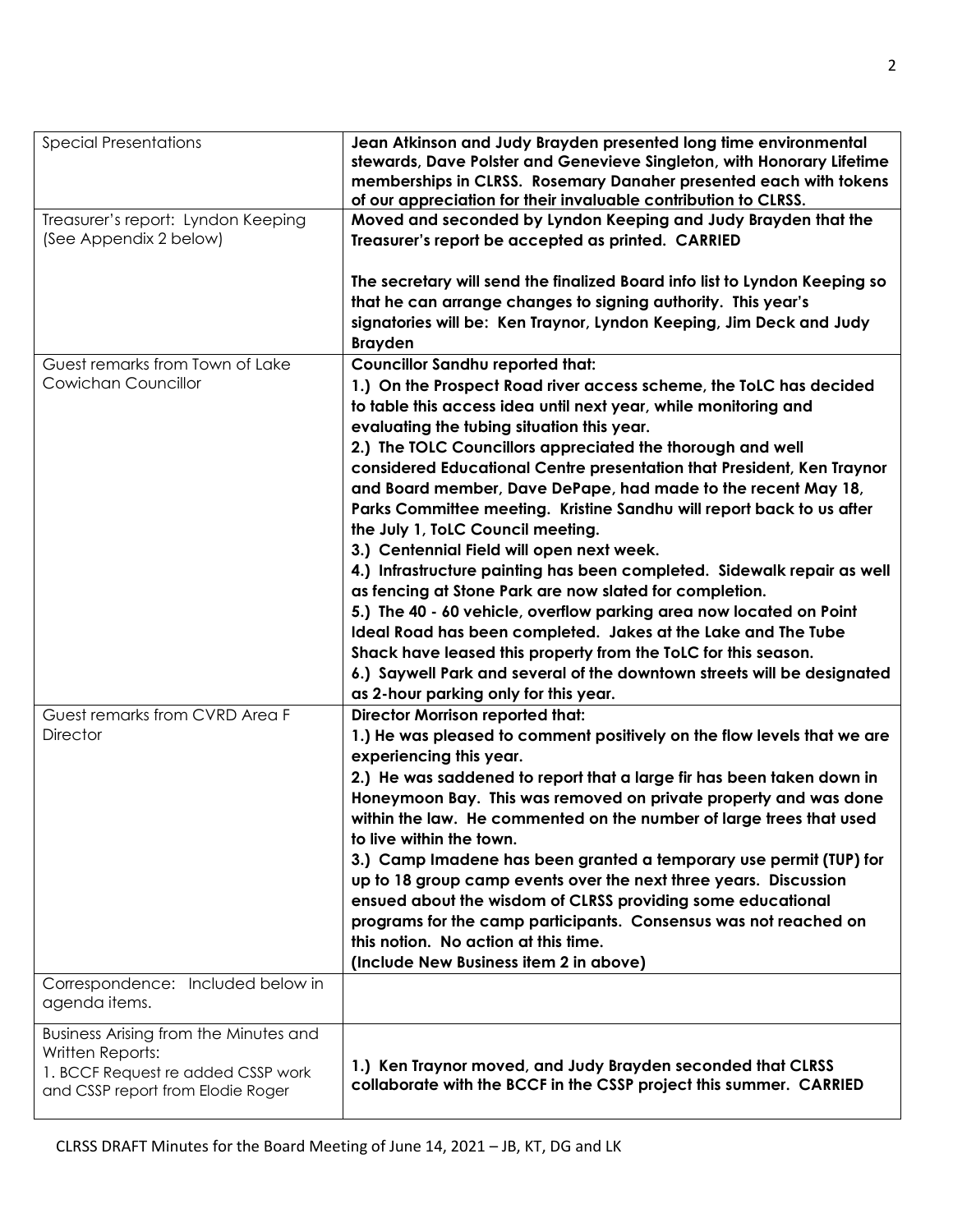|                                                                     | Elodie Roger reported that 6 sites have been identified for restoration<br>this summer. CLRSS members are asked to 'spread the word' on two<br>fronts: the CSS program and the job listing for student workers.                                                                                                                                                                                                                                                            |
|---------------------------------------------------------------------|----------------------------------------------------------------------------------------------------------------------------------------------------------------------------------------------------------------------------------------------------------------------------------------------------------------------------------------------------------------------------------------------------------------------------------------------------------------------------|
|                                                                     | Director Morrison suggested an additional property at Stin-Qua,<br>development in Honeymoon Bay.                                                                                                                                                                                                                                                                                                                                                                           |
|                                                                     | Judy Brayden moved and Di Gunderson seconded that Ken Traynor will<br>draft an article on the importance of the Riparian area, examples of<br>good riparian area practices, shoreline owner responsibilities and the<br>regulation of riparian area infractions to submit to the local newspaper.<br><b>CARRIED</b>                                                                                                                                                        |
|                                                                     | NOTE: He will consult with Jill Thompson on working with the Cowichan<br>Valley Citizen including the idea of breaking up the article into a<br>series. The draft will be circulated before the July CLRSS meeting.                                                                                                                                                                                                                                                        |
|                                                                     | Item j. in Lead Conversations (Appendix 7 below) was dealt with at this<br>time. Jean Atkinson and Diana Gunderson reported that they had<br>visited the Simonson's residence and gave them brochures and RAPP<br>line cards, as well as a Stewardship sign. They were very receptive and<br>appreciative and may well become CLRSS members.                                                                                                                               |
|                                                                     | After discussion about the number of homes changing hands in the<br>current real estate market, Director Morrison agreed to report back to<br>the Board meeting updating us about the current process of welcoming<br>new residents to the Electoral areas. There is an opportunity to engage<br>new homeowners with their local government as well as passing on<br>pertinent information such as the riparian bylaw, the RAPP line info and<br>other important contacts. |
|                                                                     | Ken Traynor raised a point about a possible memorandum of<br>understanding (MOU) between the CVRD and Mosaic Forest<br>Management. Ian was unsure and said that he would report back to a<br>subsequent meeting.                                                                                                                                                                                                                                                           |
| 2. The Riparian information signs being<br>replaced in Saywell Park | 2.) Parker Jefferson reported that the damaged signs are presently at<br>Leon Signs in Duncan. They will advise Parker about the feasibility of<br>restoring them and/or recycling the materials in our new signs. They will<br>be ready in 2 weeks time.                                                                                                                                                                                                                  |
| 3. Watershed Education Centre at the<br>New Weir                    | 3.) Ken Traynor reported that the presentation will be addressed at the<br>upcoming July meeting of the ToLC Council. The next step for CLRSS is<br>to develop a 'design brief'. Kristine Sandhu will arrange for Emily Soder-<br>Duncan, Ken Traynor and Dave DePape to meet with the ToLC Public<br>Works supervisor on the site asap.                                                                                                                                   |
| 4. Board of Directors' Insurance renewal<br>update                  | 4.) Ken Traynor reported that the Board of Directors Liability Insurance<br>for this year has been extended while the Pacific Streamkeepers'<br>Federation is seeking an insurer for the stewardship groups; in the<br>meantime, the term of the policy has been extended, at no extra cost.<br>The new premium will likely be somewhat higher than the last year's<br>premium. Lyndon Keeping said that this would be reflected in a budget<br>adjustment.                |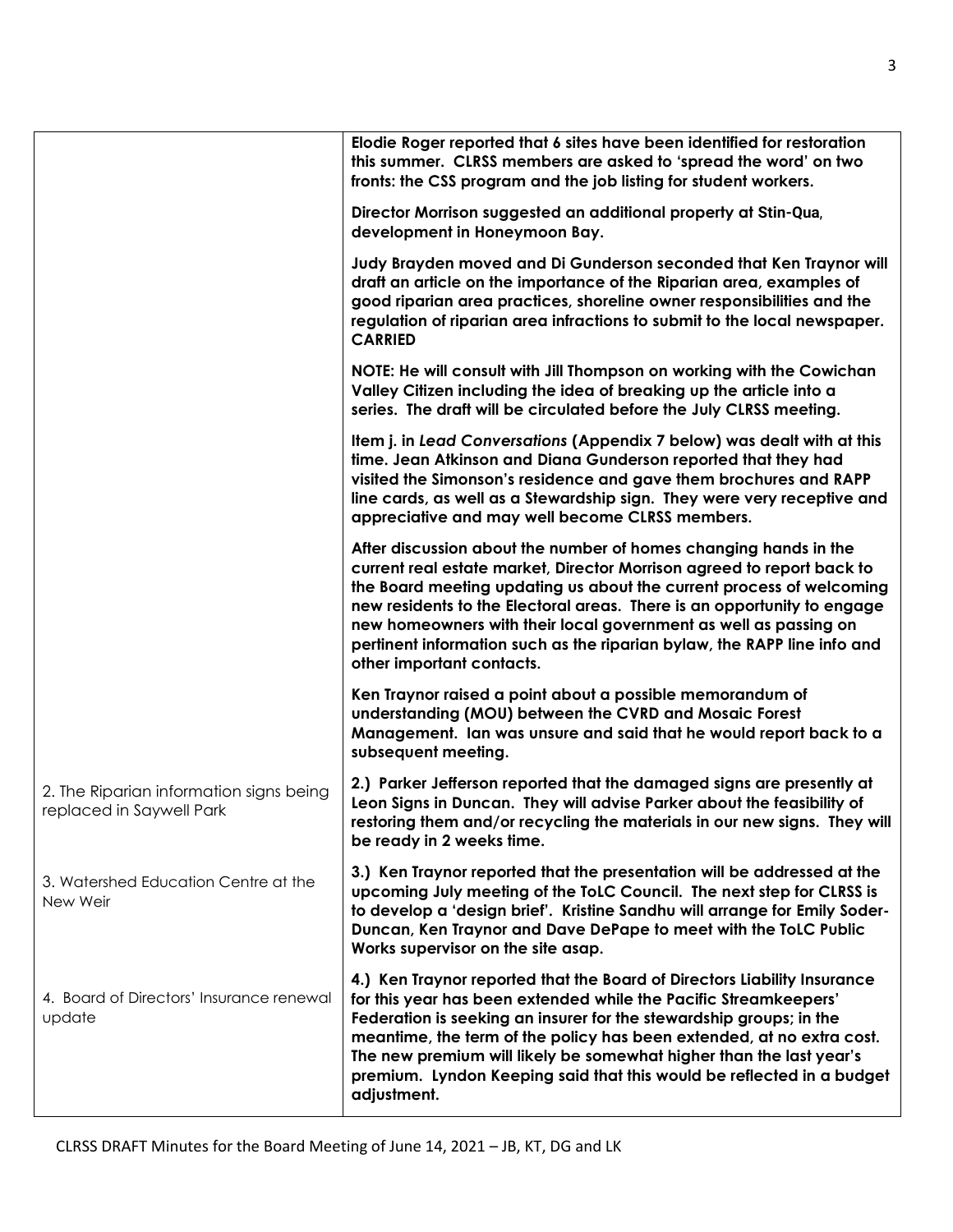4

| 5. 8334 Sa Seen Os Road - 2018         | 5.) Covered in 1 above.                                                              |
|----------------------------------------|--------------------------------------------------------------------------------------|
| <b>Plantings Project</b>               |                                                                                      |
|                                        | Ken Traynor will draft an article on the importance of the Riparian area,            |
|                                        | examples of good riparian area practices, shoreline owner                            |
|                                        | responsibilities and the regulation of riparian area infractions. He will            |
|                                        | consult with Jill Thompson on working with the Cowichan Valley Citizen               |
|                                        | including the idea of breaking up the article into a series. The draft will          |
|                                        | be circulated before the July CLRSS meeting.                                         |
|                                        |                                                                                      |
|                                        | 6.) The chair was passed to Judy Brayden for this item. Lyndon Keeping               |
| 6. 2021 RCU Proposal                   | RCU Coordinator, summarized our conversations to date and made a                     |
|                                        |                                                                                      |
|                                        | proposal for the consideration of the Board and attendees.                           |
|                                        | After thorough discussion, Lyndon Keeping moved and Bee Greenway                     |
|                                        | seconded that the 2021 CLRSS Annual River Cleanup be held on September               |
|                                        | 12 <sup>th</sup> , 2021 instead of in August, for this year, in order to include the |
|                                        |                                                                                      |
|                                        | participation of the Tube Shack.                                                     |
|                                        | NOTE: The event will be evaluated for effectiveness, organization, seasonal          |
|                                        | homeowner, student and diver participation and the success of the annual             |
|                                        | accompanying bottle drive.                                                           |
|                                        |                                                                                      |
| 7. Co-Creating a Sustainable BC        |                                                                                      |
| Opportunity for Cowichan Valley        | 7.) Rick Bryan spoke to his report. While valuable, Rick felt that this              |
| Youth                                  | work was not new to us and that there appeared no reason for CLRSS to                |
|                                        | consider joining this.                                                               |
| Leads conversation and updates as      |                                                                                      |
| needed:                                |                                                                                      |
| a. Gerald Thom Memorial Native         | a. Rosemary Danaher reported that the first recent weeding and                       |
| <b>Plant Garden</b>                    | pruning session was a success. Lois Atchison reported that a crew of                 |
|                                        | 'able-bodied' volunteers is required to cut blackberries in Saywell Park.            |
|                                        | Further details to follow, as Kristine Sandhu will ascertain whether the             |
|                                        |                                                                                      |
|                                        | ToLC student workers could work for CLRSS for several hours to deal with             |
|                                        | this challenge.                                                                      |
|                                        |                                                                                      |
|                                        | b. Rosemary Danaher reported that 5 cards had been sent on our                       |
| b. Social and Retail Sales             | behalf and that shirts and a hat have been gifted to special members                 |
|                                        | and supporters.                                                                      |
|                                        |                                                                                      |
| c. Monthly Meetings rotating chair for | c. Subsequently to the meeting, Ken Traynor has agreed to chair the                  |
| July                                   | July meeting.                                                                        |
|                                        |                                                                                      |
| d. Membership                          | d. Maureen Quested reported that we have now reached last year's                     |
|                                        | member ship number.                                                                  |
|                                        | e. In light of the recent adjustments to the Provincial Health Order,                |
| e. Fundraising                         | Maureen Quested reported that the July Bar-b-Que and fundraiser will                 |
|                                        | go ahead. Details TBA. Also. it is likely that the CLRSS Beer and Burger             |
|                                        | Night fundraiser will be able to proceed in the fall as well.                        |
|                                        |                                                                                      |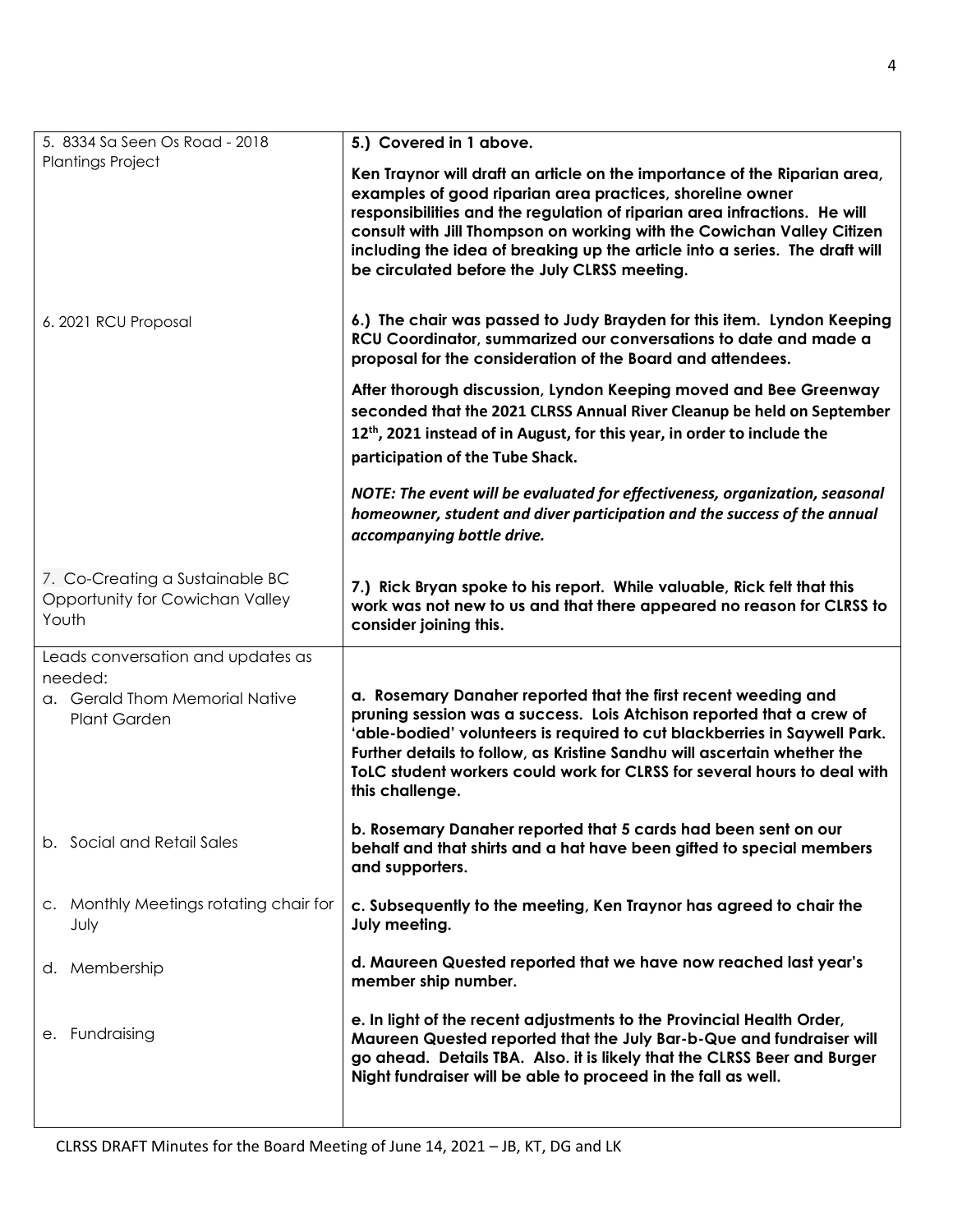|                                                                                                                                           | Maureen reminded members that Thrifty Grocer cards are an ongoing<br><b>CLRSS fundraiser.</b>                                                                                                                                                                                                                                    |
|-------------------------------------------------------------------------------------------------------------------------------------------|----------------------------------------------------------------------------------------------------------------------------------------------------------------------------------------------------------------------------------------------------------------------------------------------------------------------------------|
| <b>Decibel Coalition</b><br>f.                                                                                                            | f. Diana Gunderson reported that the work of the Decibel Coalition is<br>proceeding well and that they have requested that the CVRD become<br>a member. Updates to follow.                                                                                                                                                       |
| Youth Engagement<br>g.                                                                                                                    | g. Chantelle Cardon reported that the work at LCS is proceeding well<br>and she is pleased with the work to date.                                                                                                                                                                                                                |
| h. Our Watersheds - Through the Lens<br>of Art - Viewing Ecosystems<br>Creatively                                                         | h. Judy Brayden reported that the project is beginning to see<br>submissions. To date there have been 5. She expressed concern about<br>the lack of interest being generated in the photo program, History<br>Meets Climate Change. She will send more information to Chantelle for<br>the upcoming newsletter.                  |
| Water Monitoring<br>i.                                                                                                                    | i. Bee Greenway reported that there have been 5 outings and 4<br>readings completed so far this year.                                                                                                                                                                                                                            |
| j. CSSP Request (See Appendix 7<br>below)                                                                                                 | Covered in Business Arising number 1 above.<br>j.                                                                                                                                                                                                                                                                                |
| k. Gerald Thom Environmental Studies<br><b>Bursary</b>                                                                                    | k. Diana Gunderson reported that the very worthy, CLRSS 2021 bursary<br>recipient was Kyle Mckechnie.                                                                                                                                                                                                                            |
| New Business:<br>1. Request for grant-in-aide for<br>loppers for use in invasive plant<br>projects and the GTMNP Garden -<br>Judy Brayden | 1.) Withdrawn.                                                                                                                                                                                                                                                                                                                   |
| 2. Camp Imadene contact.                                                                                                                  | 2.) See third point in Director Morrison's report above                                                                                                                                                                                                                                                                          |
| Community Stewardship Reports:                                                                                                            |                                                                                                                                                                                                                                                                                                                                  |
| 1. Cowichan Watershed Board                                                                                                               | 1.) Nil report this evening.                                                                                                                                                                                                                                                                                                     |
| 2. Cowichan Stewardship Roundtable<br>(See attached PDF)                                                                                  | 2.) Lyndon Keeping reported on the upcoming July 15th CSRT annual<br>field ay at Stoltz Poll Provincial Park; The next meeting is Thursday, June<br>17th and the guest speaker will be Kevin Pellett of the DFO, who presents<br>annually to the CSRT with an update on Chinook. This year Kevin will<br>also update us on Coho. |
| 3. Other reports as needed:                                                                                                               |                                                                                                                                                                                                                                                                                                                                  |
| a. Lamprey update                                                                                                                         | 3a.) Genevieve reported that work is ongoing. Joy Wade's report will<br>be sent to Board members asap.                                                                                                                                                                                                                           |
|                                                                                                                                           |                                                                                                                                                                                                                                                                                                                                  |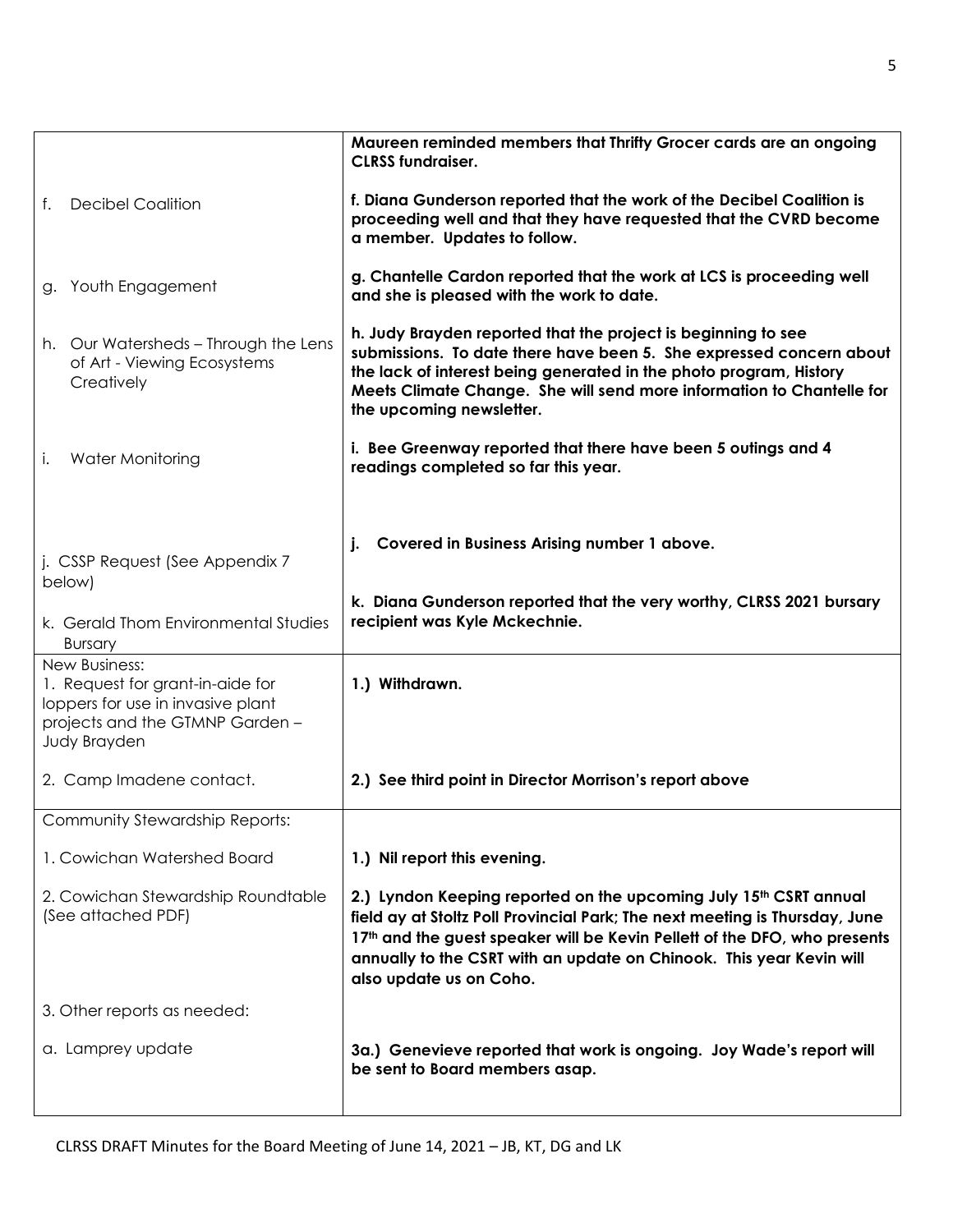| b. Update from the paddling<br>community - Rick Bryan                                                                                                                                                                                                                                                                                                                                                                                                                                                                                                                                                              | 3b.) Rick reported that the engineer has been hired by the paddle<br>sport community to ascertain what a recreational water feature could<br>look like at the new weir. He also reported on meeting the 'Chinook' on<br>a paddling excursion. |
|--------------------------------------------------------------------------------------------------------------------------------------------------------------------------------------------------------------------------------------------------------------------------------------------------------------------------------------------------------------------------------------------------------------------------------------------------------------------------------------------------------------------------------------------------------------------------------------------------------------------|-----------------------------------------------------------------------------------------------------------------------------------------------------------------------------------------------------------------------------------------------|
| Motion to Adjourn at 9:15 p.m.                                                                                                                                                                                                                                                                                                                                                                                                                                                                                                                                                                                     | Motion to adjourn by Rosemary Danaher                                                                                                                                                                                                         |
| <b>Important Upcoming Dates:</b><br>July 5, 2021 - regular meeting of the<br>Board at the home of Judy and Alex<br>Brayden. Potluck begins at 4:30;<br>meeting at 6:30 out of doors. Details to<br>follow.<br>July 15, 2021 - CSRT Annual Field Day<br>at Stoltz Pool Provincial Park (9:30 -<br>2:00 p.m.<br>August 9, 2021 - regular meeting of the<br><b>Board</b><br>August 27, 2021 - Opening of the<br>Watershed - Through the Lens of Art<br>show at the CVAC Gallery, 2687<br><b>James Street, Duncan</b><br>September 13, 2021 - regular Board<br>meeting<br>September 25, 2021 - Heritage Rivers'<br>Day |                                                                                                                                                                                                                                               |

# **Appendix 1: Strategic Planning Outcomes 2020**

| 1. Increase awareness of and support for building 2. Increase Youth Engagement<br>the new weir                                                                                                                                  |                                                                                                                                                                 |
|---------------------------------------------------------------------------------------------------------------------------------------------------------------------------------------------------------------------------------|-----------------------------------------------------------------------------------------------------------------------------------------------------------------|
| Goals<br>Increase public support<br>$\bullet$<br>Increase community understanding<br>$\bullet$<br>of new weir benefits<br>Increase public awareness of how<br>$\bullet$<br>climate change is driving the need for<br>a new weir | <b>Goals</b><br>Increase youth membership<br>Re-establish Lake Studies program<br>Collaborate with other valley<br>youth programs<br>Establish youth roundtable |
| 3. Protect Lake Shore Lands                                                                                                                                                                                                     |                                                                                                                                                                 |
| <b>Goals</b><br>Protect critical undeveloped<br>shoreline and tributary habitat<br>Promote protection for Shaw Creek<br>$\bullet$<br>watershed<br>Expand shoreline riparian habitat<br>restoration work to tributary creeks     |                                                                                                                                                                 |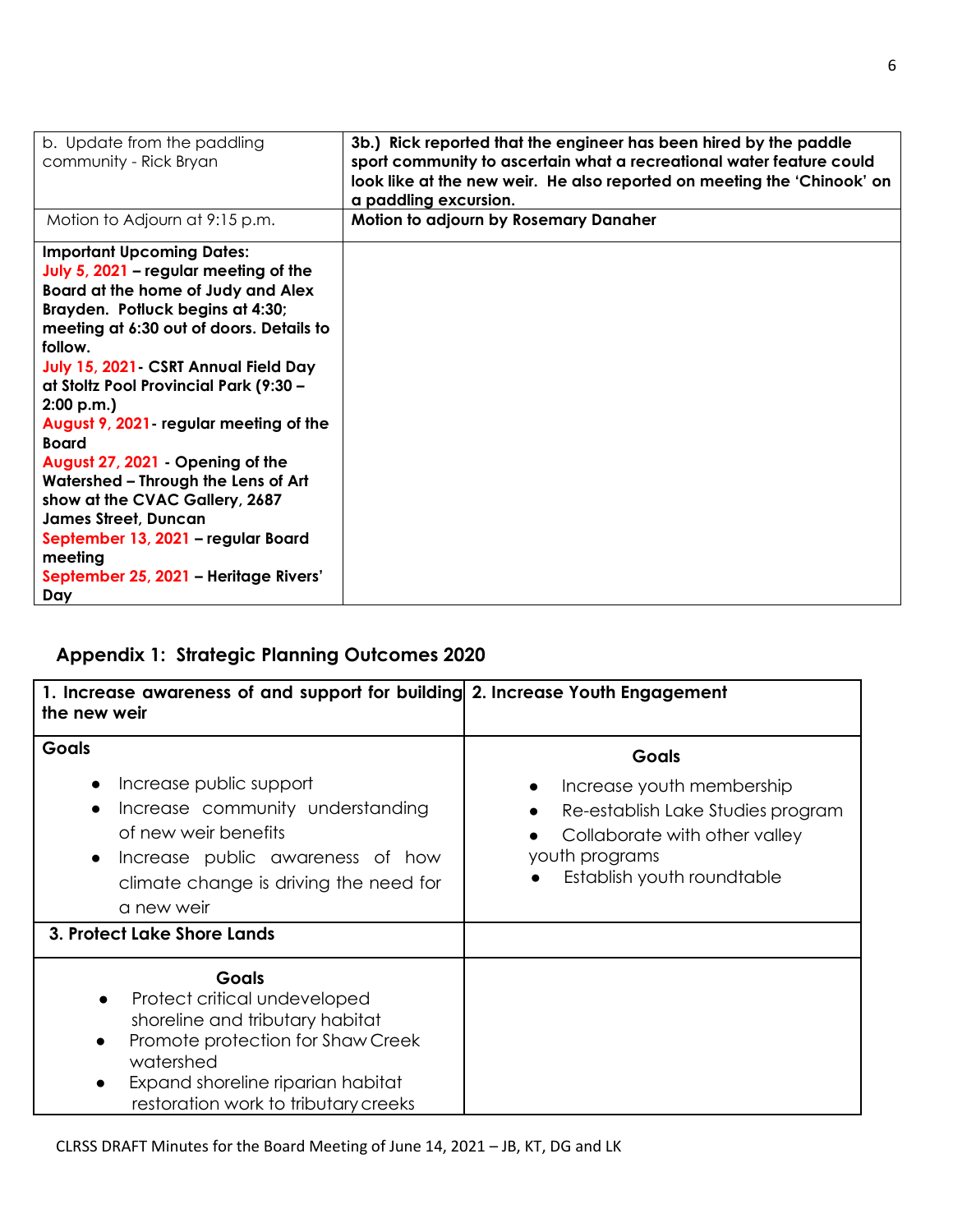### **Appendix 2: Treasurer's Report**

L.

| April / May 2021 Treasurer's Report                                   |                |                          |                       |  |
|-----------------------------------------------------------------------|----------------|--------------------------|-----------------------|--|
|                                                                       | <b>CASH</b> in |                          |                       |  |
|                                                                       | <b>Bank</b>    | <b>Cheques/Transfers</b> | <b>Available Cash</b> |  |
| <b>CLRSS General Account</b>                                          | 10,763.15      | 58.05                    |                       |  |
| to be deposited                                                       | 0.00           |                          |                       |  |
| Salmon fry rescue funds                                               |                |                          | 1,934.21              |  |
| <b>Total Cash Available for CLRSS General Activities</b>              | \$8,770.89     |                          |                       |  |
| <b>Bursary Account Total</b>                                          |                |                          | \$5,960.57            |  |
| Comments: \$58.05 transferred to Bursary account in June to cover 25% |                |                          |                       |  |
| fundraising contribution.                                             |                |                          |                       |  |
|                                                                       |                |                          |                       |  |
|                                                                       |                |                          |                       |  |

| CLRSS 2021/2022 Financial Report Budget to Actual - 31/05/2021 |                |               |                                  |               |                |
|----------------------------------------------------------------|----------------|---------------|----------------------------------|---------------|----------------|
|                                                                |                |               |                                  |               |                |
|                                                                | <b>Revenue</b> |               | <b>Expenditures</b>              |               |                |
| Category                                                       | <b>Budget</b>  | <b>Actual</b> | Category                         | <b>Budget</b> | <b>Actual</b>  |
| <b>Total Revenue</b>                                           | 4500           | 794.20        | <b>Total Expenditures</b>        | 4,500.00      | 276.18         |
| Memberships                                                    | 1400           | 580.00        | Signs                            | $\Omega$      | 0              |
| Donations                                                      | 2000           | 10.00         | Accounting                       | 100           | 0              |
| <b>Sales</b>                                                   | 300            | 0.00          | <b>BCLSS</b>                     | 50            | 0              |
| Fundraising                                                    | 800            | 204.20        | <b>Society Fees</b>              | 250           | 0              |
| Interest                                                       | 0              | 0             | <b>Printing Costs</b>            | 400           | $\mathbf 0$    |
|                                                                |                |               | <b>Purchase for Sales</b>        | 100           | 0              |
|                                                                |                |               | <b>Gifted Apparel</b>            | 100           | 0              |
|                                                                |                |               | Insurance                        | $\Omega$      | 0              |
|                                                                |                |               | <b>Bank Charges</b>              | 100           | $\overline{c}$ |
|                                                                |                |               | <b>Office Expenses</b>           | 200           | 0              |
|                                                                |                |               | Courses & Mtgs                   | 0             | $\mathbf 0$    |
|                                                                |                |               | <b>CSSP Activities</b>           | 0             | 0              |
|                                                                |                |               | <b>River CU</b>                  | $\mathbf 0$   | 0              |
|                                                                |                |               | <b>Fundraising Expenses</b>      | 100           | 0              |
|                                                                |                |               | Misc. other                      | 500           | 4.45           |
|                                                                |                |               | <b>Transfers to Bursary Fund</b> | 500           | 58.05          |
|                                                                |                |               | Fry Rescue                       | 300           | 0              |
|                                                                |                |               | <b>Landowner Education</b>       | 500           | 0              |
|                                                                |                |               | <b>GT Memorial Garden</b>        | 400           | 0              |
|                                                                |                |               | <b>Website Update</b>            | 100           | 0              |
|                                                                |                |               | <b>Watershed Art Project</b>     | 800           | 211.68         |

 $\mathcal{L}$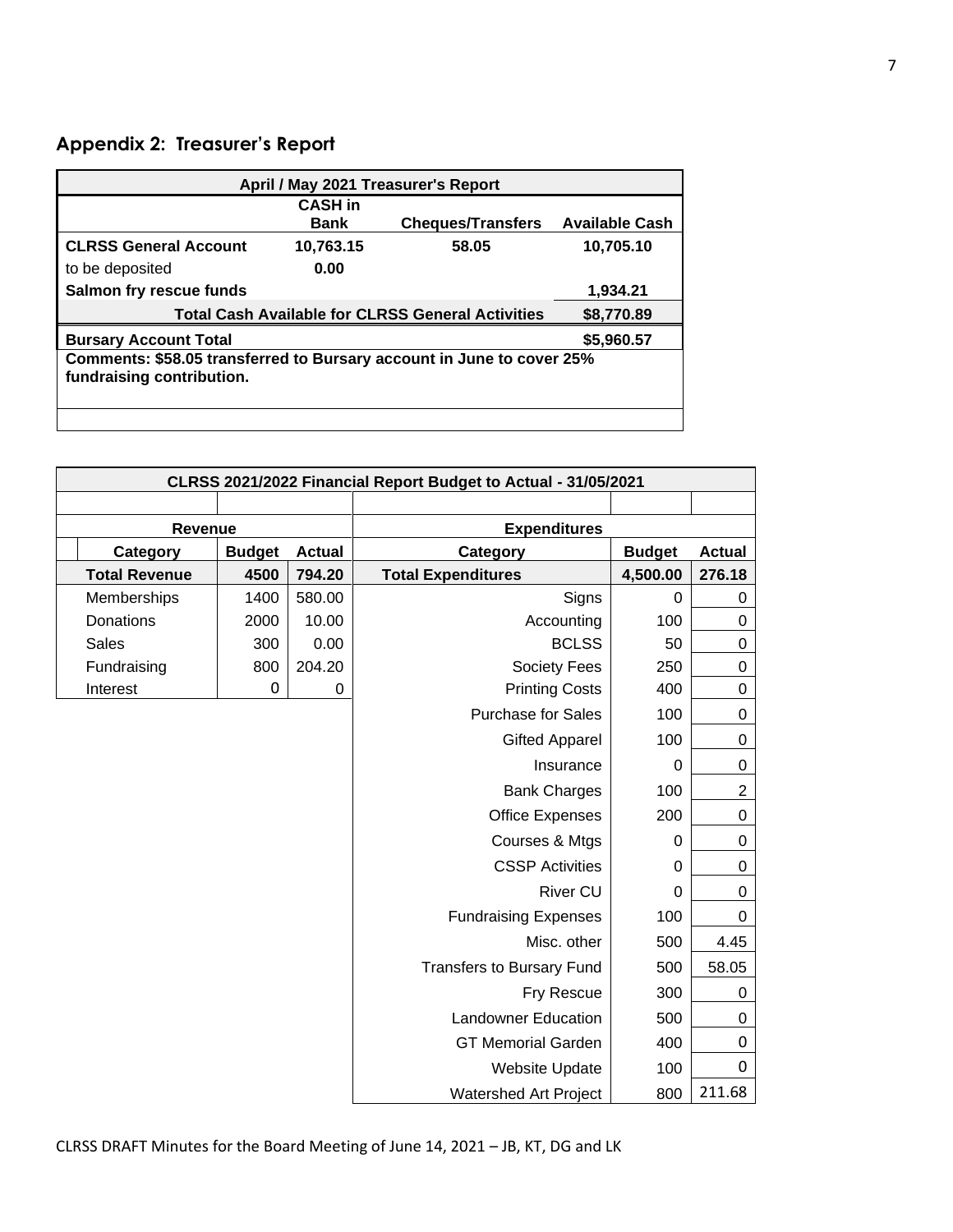### **Appendix 3: Email from Genevieve Singleton of May 20, 2021 - CSSP**

I am sorry that I have not been able to give you an update of the restart of the Cowichan Shoreline Stewardship Project earlier. I will be your liaison on the Project. Craig Wightman, retired BCCF staff and fisheries biologist and Cheri Ayers, fisheries biologist, worked very hard in the past few weeks to bring the Project back to life. Since then it has taken off like a rocket ship and I have not had two minutes to write to you since life was already full.

I am delighted to introduce Elodie, the new CSSP Coordinator. She is a fine biologist, was working as coordinator of Somenos Marsh Society, is highly involved with Cowichan Search and Rescue and many other good things. She will be stepping into Christine's big shoes. I have more good news to share. Alex Werk, past staff member of CSSP, has permission from her work at Mesachie Lake Station to take two days to work with CSSP in July and August and will also work with us every other Friday. It is fantastic that Alex has taken this step to help in the transition. Dave and I will be carrying on as in the past, but I will be more involved with outreach, training and back up. Dave has been part of the staff on this project from the beginning. We have already located sites, Dave has started suggesting prescriptions, had a field meeting and are moving forward rapidly. Craig will continue to mentor us as budget and hours permit, for this we are most grateful. Thanks so much for being our host NGO group. I will endeavor to keep you updated. I have been in touch with Kristine Sandhu asking her to point us in the right direction re permits, thanks Kristine!

In stewardship, Genevieve

### **Appendix 4: Board of Directors' Insurance renewal update – Ken Traynor**

On Wed, 12 May 2021 at 11:58, PSkf [<pskf@direct.ca>](mailto:pskf@direct.ca) wrote:

Hello: We have not forgotten about your insurance policy, we have been in close contact with our broker and they in turn with he insurance providers. Covid has not helped this process with everyone working from home and not having full access to their teams. BUT our main concerns that we have been working through is the changes to insurance and in particular Directors and Officers policy's. Insurance is being tightened up and more restrictive on activities as a whole. We have been working to provide more accurate information as to the works of the groups that have policies through the Pacific Streamkeepers Federation. Not to penalize the works, but to be inclusive in the coverage. Our groups tend to be a bit fluid in our undertakings. The policy has been written to provide coverage for those undertaking works covered under the Streamkeepers Handbook and Modules and for SEP community involvement hatcheries. You folks are amazing in the works you do and the marketing team at Westland would like to know more in order to "shop the policy around" to find a provider inline with the works you are up to.

NEXT STEPS: We understand that time is ticking - Westland has arranged for the Volunteer insurance and Comprehensive Liability portions of your policy to have the ability to be extended by 60 days to give them more time to get providers in place. They have got their marketing people involved to help with the process and we need some info from your groups. There will be a 60-day extension / payment form coming very soon. Need a listing of all activities undertaken by your group. If you can do this under the Streamkeepers Modules it makes this far easier - BUT this is the time to say what you do, so we can see what a unique policy looks like.

Here is the link to Modules so you can see what is inline with your works and what you will want to expand on. <http://www.pskf.ca/modules.html>

CLRSS DRAFT Minutes for the Board Meeting of June 14, 2021 – JB, KT, DG and LK As is clear, this is needed for the insurance people to get us a policy in todays market, we are at the mercy of the market and as many of you know, things have changed in the insurance world. We have been working on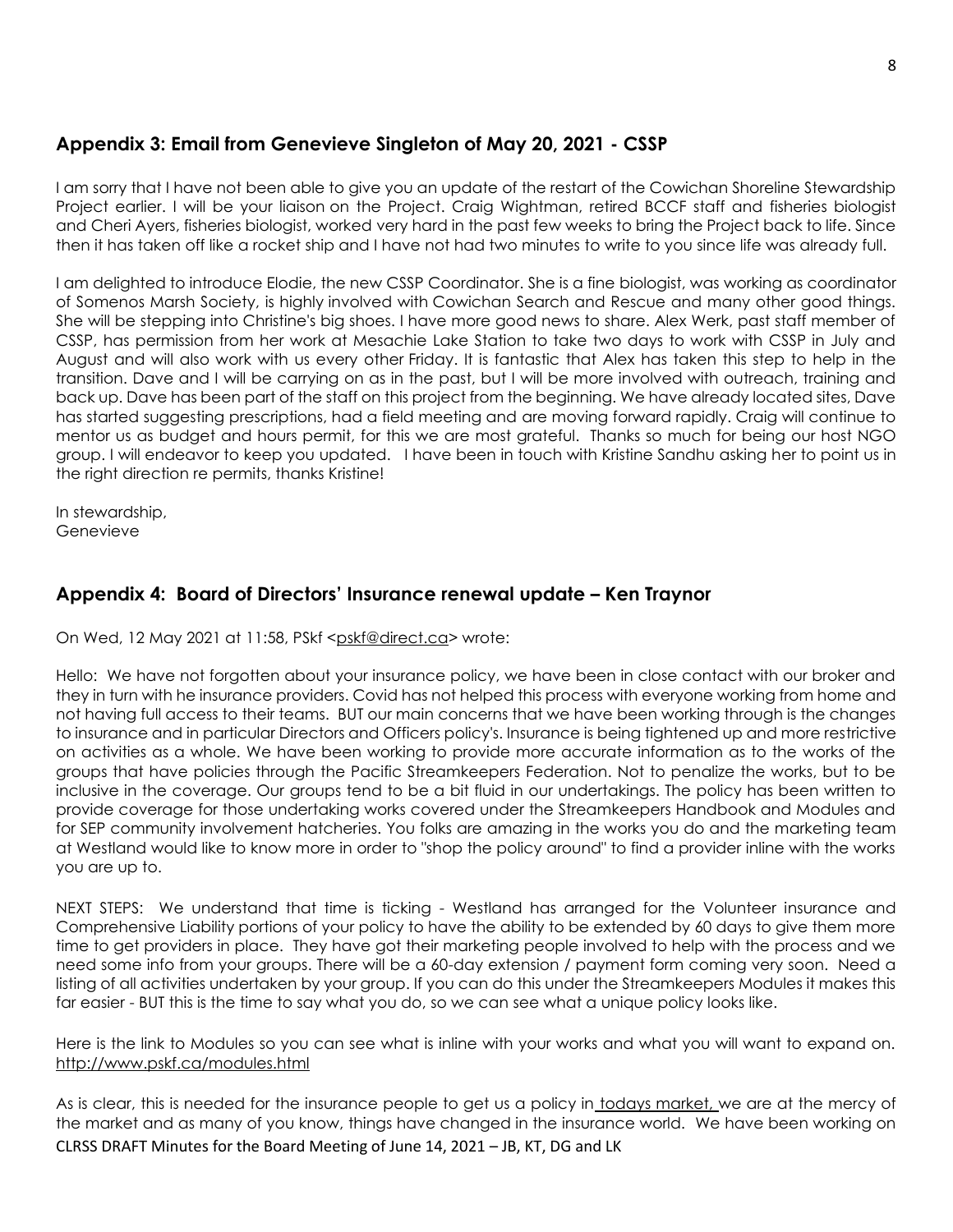this for months and unfortunately the timing has drawn down to now to get to this step. All signs point to an increase in the cost (which really we have been able to keep so low for so long) I look to the increases I see in my home insurance and have been thankful for the Streamkeepers VIP coverage and no increases for so many years.

Stay well take care ZoAnn

The Pacific Streamkeepers Federation 1858 Beaulynn Place North Vancouver, BC, Canada V7J 2T1 Phone/Fax - 604-986-5059 Toll Free- 1-800-723-7753 (PSkF) [www.pskf.ca](http://www.pskf.ca/)

### **Appendix 5:**

#### **Text of Presentation Made to Town of Lake Cowichan Parks & Recreation Committee Meeting 6 PM Tuesday May 18th, 2021 by Ken Traynor and Dave DePape of the Cowichan Lake & River Stewardship Society**

Thank you for giving us this time tonight to meet with you. First I want to commend the council for the active role that you have taken to be involved in the technical advisory team overseeing the weir design project. It is important that the town's voice is part of that process.

I have also reviewed your most recent Strategic Planning Document and hope that the ideas we are proposing tonight would dovetail with your own thinking around the development of the North Shore pathway and the weir construction process as well as possibly be integrated into your plans for the CLEC centre.

As you know I am Ken Traynor, President of CLRSS. You may not know that on behalf of CLRSS I have been part of the advisory team on the fish passage part of the weir design and an advocate for a walkway on the weir and a white water feature if possible. I am also a member of the technical advisory committee to the Shoreline Assessment part of the project design.

Dave DePape is a new member of CLRSS who recently moved here to live on the Lake in Youbou and has added his experience as a long-time freshwater fisheries biologist and Fishery habitat education centre design expert to our group. Most recently he was responsible for the development of the Bow River Habitat Station and hatchery in Calgary. We are really pleased to have his expertise available for this project.

#### **Our Proposal for Discussion**

CLRSS thinks a Watershed Education Centre of some form in Saywell Park next to the new weir in Town of Lake Cowichan would be an excellent place to explain and highlight to the people of the Cowichan Valley, and those who visit, that everyone's well-being is interconnected with our shared watershed.

The new weir will be a key piece of public infrastructure for the future benefit of everyone in the watershed. The future well being of our communities is intrinsically linked to the well being of our rivers. And it is important that as many people as possible understand that. An education centre at the weir can help do that and we are willing to take a lead in trying to make that happen.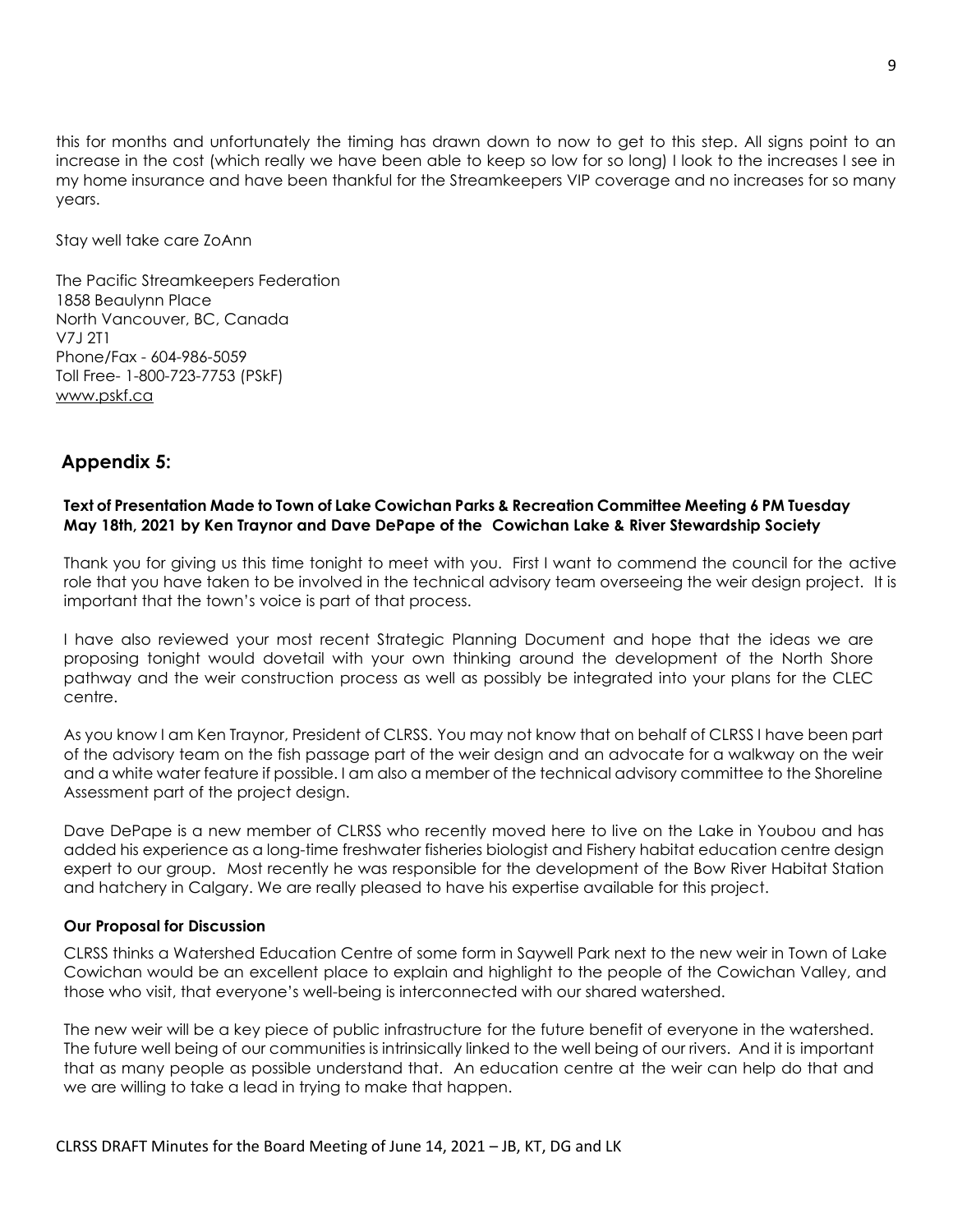I would like to start with a refresher on what the new weir might look like by showing this 1 min 18 sec video of the new weir design. (available at cowichanlakeweir.ca)

#### **Today we are at Step One - Scoping/Testing/Refining the idea of building some form of Watershed Education Centre in Saywell Park**

We have met with Environmental Educators from the Estuary Nature Centre in Cow Bay, the Somenos Marsh Society, Cowichan Tribes, Cowichan Land Trust as well as SD 79 and others active with the watershed connections working group of the Cowichan Watershed Board. They were very supportive with ideas and suggestions. The folks from the Estuary Nature Centre in particular had lots of practical advice from development committee organization, start-up funding sources to tourism-based community benefits based on their experience of building the Estuary Centre in 2012.

We are here tonight to get the council's input and advice. Why do this?

- The new weir will be a key piece of public infrastructure for the future benefit of everyone in the watershed. We need to rebrand it as important public infrastructure versus it's past as a sometimes controversial piece of private corporate infrastructure.
- The new weir is also an important piece in a strategy of mitigating the impacts of climate change in the watershed. We need to tell that story too.
- A creatively designed Education Centre, hopefully situated at the point in Saywell Park where a new public walkway from the weir enters the park on the south shore can provide important economic tourism benefits for the community and an informed population helps us all make better decisions about our use of the Lake and river and its health.
- It would be valuable to create opportunities for the public to get involved in learning about the watershed and the role the weir will play and have input into the design of and programming for an education centre over the next three years, while the details of ownership and approval get sorted out. And it is important to do that before dissenting voices start distorting the story as has happened in the past.
- We already have some excellent education resources in the region to build on such as the restored riparian area along the shore with excellent interpretative signage, a swimming dock, fish and bird signage, the Gerald Thom Memorial Native Plant garden, the Kaatza Museum, the Friendship Trail, the Cowichan Salmonid Society hatchery, the Cowichan Lake Education Centre, the trails and floating walkways in Lakeview park, the Honeymoon Bay Ecological Reserve and more. The new weir adds an excellent fish passageway and hopefully an elevated walkway linking the north and south shores which could link in the Ts'uubaa-asatx owned Kaatza Adventure Centre on the north shore.
- We think it is important to showcase the value of the CWB approach a joint Cowichan Tribes and CVRD body - for solving water problems in the valley. That collaborative approach has already delivered excellent science, a consensus-based Water Use Plan, funding for design costs and a good chunk of the construction costs for a new weir, a project that benefits everyone in the watershed. That story needs to be told.
- We feel it is important to have a well thought out, mostly developed idea ready sooner rather than later in case any "fiscal opportunities", as Tom Rutherford calls them, arise in this time frame.

Our questions for you tonight.

- 1. Is the Town of Lake Cowichan interested in entertaining the idea of establishing a Watershed Education Centre in Saywell Park as part of your beyond 2022 planning work?
- 2. If the answer is Yes, would the Council like to have a representative on the development committee or receive regular updates on progress from the development committee?
- 3. If you support the idea what advice do you have for us? We look forward to hearing your ideas.

CLRSS DRAFT Minutes for the Board Meeting of June 14, 2021 – JB, KT, DG and LK